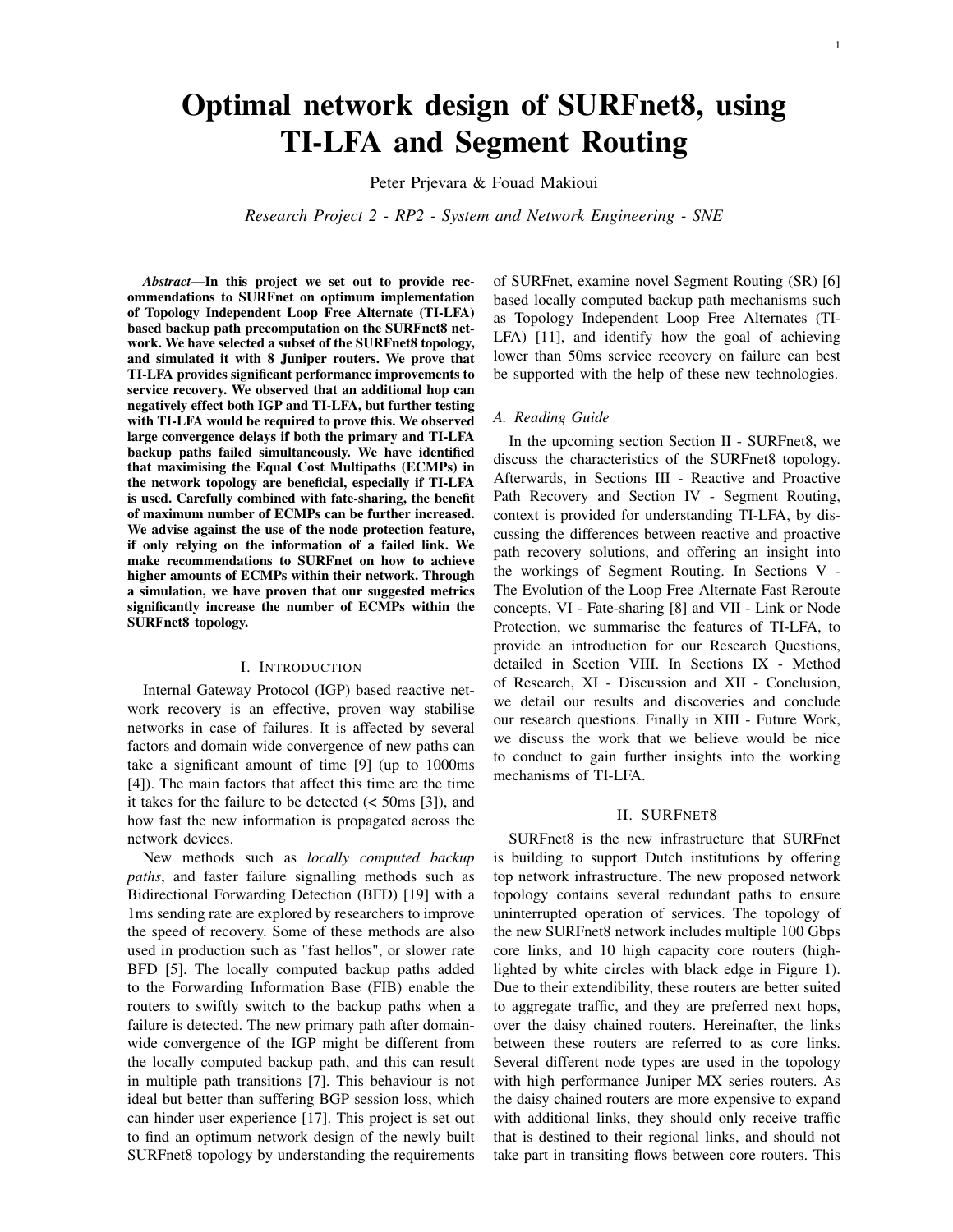preference also applies to situations where node or link failures occur.

To achieve this goal, SURFnet proposed to have IGP cost 5 for the core links and IGP cost 20 for the daisy chains. Originally, these metrics were proposed to be the same across all core links, and the same applies to the daisy chained links.

<span id="page-1-3"></span>

Fig. 1: The SURFnet8 topology, with core routers highlighted by the white blobs. The light grey lines represent the core links on the picture, with the lower proposed IGP metric of 5. The highlighted section is the focus of our research, which we simulated on a testbed depicted in Figure [7,](#page-4-0) Section [IX](#page-3-2) - Method.

#### <span id="page-1-0"></span>III. REACTIVE AND PROACTIVE PATH RECOVERY

IGP convergence takes a considerable amount of time, as each step within the process introduces a delay in reaching consensus of optimal paths to be used [\[9\]](#page-10-0). It is a *reactive* approach - once failure is detected, the nodes in the network start the process of propagating the new link state information across the network. The current IGP protocols are robust, but in some cases aren't fast enough [\[2\]](#page-10-10). As an example, IGP convergence can cause BGP session loss when service recovery can potentially take an additional 3 minutes [\[17\]](#page-10-6), if BGP has to re-establish peering sessions from groundup. This outage can be unacceptable for real-time services such as Voice over IP (VoIP) or cloud based applications and services. To further reduce service recovery time, and avoid potential BGP session loss, the *proactive* methods called Fast Reroute (FRR) local repair concepts were introduced as early as 2010 in RFC 5714 [\[5\]](#page-10-4), [\[13\]](#page-10-11), [\[2\]](#page-10-10).

Several FRR concepts have been proposed since, and some have been added as an improvement to IGP implementations to enable localised calculation of backup paths during domain-wide flooding of link state information. The existence of pre-computed backup paths allows significantly faster service recovery but they are not always optimal [\[14\]](#page-10-12), [\[15\]](#page-10-13). In general, the ability to create backup paths also require additional protocols such as MPLS, RSVP-TE and LDP to be in place, to allow for explicit declaration of repair paths. The Segment Packet Routing in Networking (SPRING) or Segment Routing mechanism is proposed and implemented by routing vendors to alleviate the need for using additional protocols such as RSVP-TE and LDP, and providing a way of MPLS label distribution relying on the existing IGP mechanisms.

## IV. SEGMENT ROUTING

<span id="page-1-1"></span>Segment Routing is a source routing paradigm [\[6\]](#page-10-7), "that envisions the networks as topological subpaths, also called segments". It enables an ingress node to send a packet along a specific path by adding a set of instructions to the packet. The instructions are imposed in the form of a list of Segment Identifier(s) (SID). SIDs can be separated into three groups. Every node in the domain will be assigned a *Node ID*, and every link in the domain will be assigned an *Adjacency ID*. Adjacency IDs are locally assigned by the nodes, but they are distributed domain-wide with alongside the Node ID. This allows the ingress router to select a specific adjacency instead of a particular node at the time of path selection. The third group of SIDs is *Prefix IDs*, but these are only relevant in the context of BGP [\[16\]](#page-10-14), and so they are not discussed further in this paper. The Topology Independent Loop Free Alternate is an FRR concept that leverages the Adjacency IDs from the Segment Routing concept. SR and TI-LFA often mentioned together in explanatory articles of TI-LFA [\[18\]](#page-10-15). Combining TI-LFA with link fate-sharing techniques, should make it possible to achieve lower service recovery speeds and maintenance costs on the SURFnet8 network.

# <span id="page-1-2"></span>V. THE EVOLUTION OF THE LOOP FREE ALTERNATE FAST REROUTE CONCEPTS

The Loop Free Alternate (LFA) [\[12\]](#page-10-16) backup path calculation algorithm enables only selection of a next hop as a backup path. In the scenario depicted in Figure [2,](#page-2-1) R2 has a higher metric path through R3 to R5 then what it has through R1 towards the destination. Hence, when the link between R1 and R6 breaks, a packet sent from R1 to R2 with destination R5 will bounce back to R1 and packet loss, due to looping will occur, until the domain-wide convergence has finished. With some specific topologies, this might also result in sub-optimal backup path selection at the Point of Local Repair (R1 in this case), or worse, a failure of 100% coverage [\[12\]](#page-10-16).

Remote LFA (rLFA) [\[1\]](#page-10-17) improves on the situation by introducing the terms *P-space* and *Q-space*, where *Pspace* refers to a "set of routers that can be reached from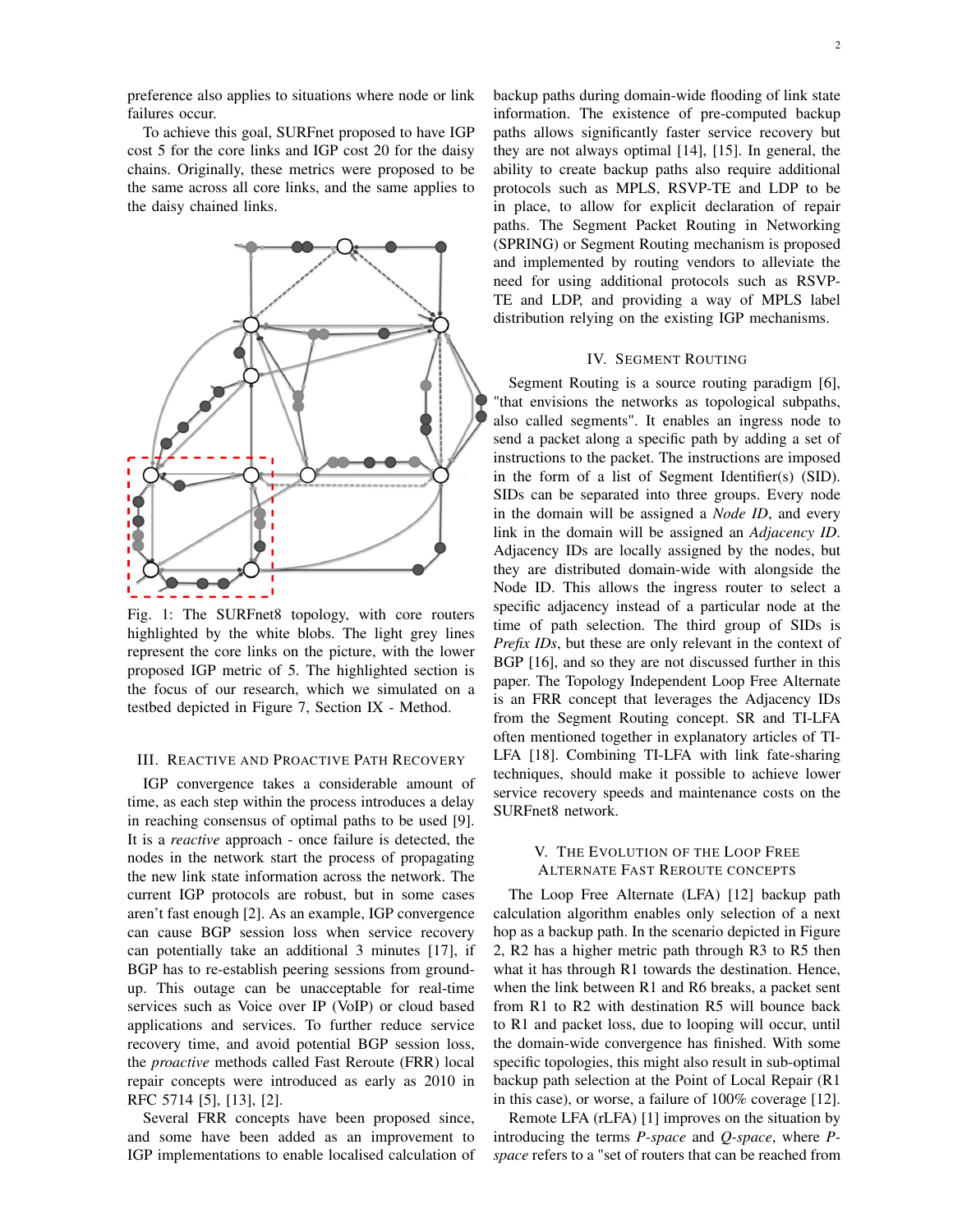<span id="page-2-1"></span>

Fig. 2: Ring topology with LFA.

source router without traversing the failed component" and *Q-space* is a "set of routers from which destination can be reached without traversing the failed component" [\[12\]](#page-10-16). Allocation of nodes to P and Q spaces are based on link cost. The extended P space first depicted on Figure [3](#page-2-2) simply refers to the union of all nodes that are reachable from R1, without traversing the failed link. Remote LFA allows selection of a backup path through a node residing in both P and Q spaces (in the so-called *PQ-space*). It is capable of doing so by creating an MPLS LSP tunnel to a node in the PQ space (dashed line in Figure [3\)](#page-2-2), and pushes the MPLS label of the node the packet before sending. Now, since the packet has reached a node that has a lower cost path to R5, it will find its path using standard IGP techniques.

<span id="page-2-2"></span>

Fig. 3: Ring topology with remote LFA.

Topology Independent LFA (TI-LFA) extends this concept further, by allowing for backup path selection even if *PQ-space* does not exist in the topology, due to too high metrics. Using Adjacency SIDs, TI-LFA is able to install an explicit repair path and reach a node within the *Q-space*, even if there is no overlap between *P-space* and *Q-space*. This happens when metrics are not homogeneous in a domain, and there exist a significantly high metric on a link between two routers. See Figure [4](#page-2-3) for an example. TI-LFA is also designed to select the optimum backup path, which must be the same as the IGP path after convergence (referred to as post-convergence path). As TI-LFA is now implemented it allows SURFnet to consider it for its configuration on the new SURFnet8 infrastructure [\[7\]](#page-10-5).

<span id="page-2-3"></span>

Fig. 4: Example topology without PQ space, due to metric between R3 and R4 increased to 100.

Besides the important feature of being able to use the Adjacency IDs of SR to bridge the gap between P spaces and Q spaces, TI-LFA is also able to take advantage of fate-sharing and node protection. These features will be briefly discussed in the next sections. We also assessed usefulness of these for the SURFnet8 topology through experiments, and we discuss the results later in Section [X](#page-4-1) - Experiments.

#### VI. FATE-SHARING

<span id="page-2-0"></span>Coarse / Dense Wavelength Division Multiplexing (CWDM / DWDM), makes it possible for several separate interfaces to share the same physical fibre. There is a possibility that either the common CWDM cable breaks or a line card that contains several interfaces fails. In any of these cases all interfaces share the same fate - they become unavailable simultaneously.

In this case it can be beneficial to disallow the routers to select a fate shared interface as FRR backup path. In Figure [5,](#page-3-3) the benefit of fate-sharing is depicted. Even though the path through R2 has a lower cost, R1 is selected as primary next hop to ensure the CWDM fatesharing links are not used as backup paths. Fate-sharing uses the concept of groups [\[14\]](#page-10-12), that are created locally on each router, containing a cost assigned to the group. This cost value is added to the standard IGP cost of each link, to make these links less favourable during possible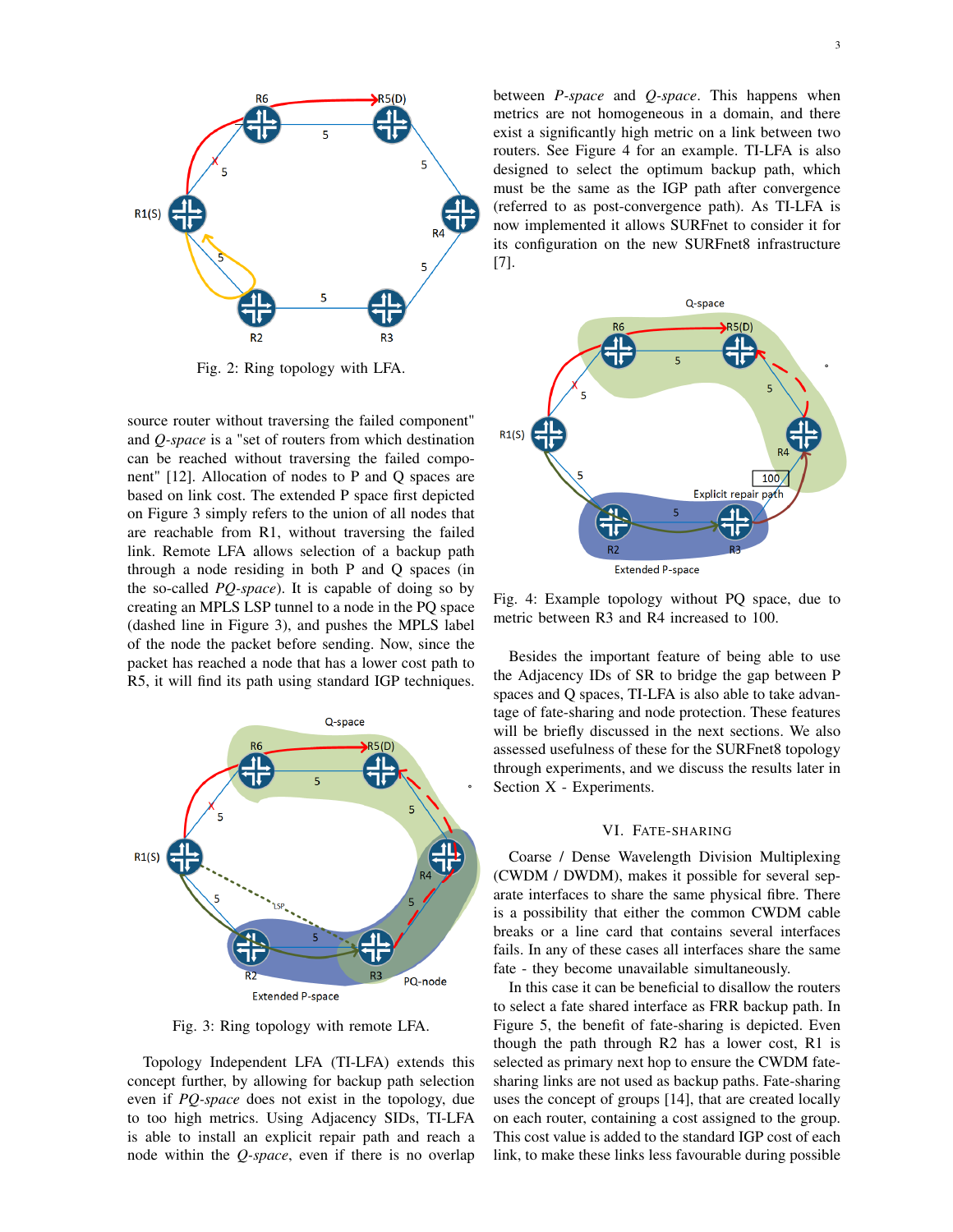<span id="page-3-3"></span>

Fig. 5: Fate-sharing example

backup path selection. The links are still considered, but with an increased cost. This information is not shared with other nodes, so the are node-local only.

#### VII. LINK OR NODE PROTECTION

<span id="page-3-0"></span>The effectiveness of the locally computed backup paths also depend on whether a whole node, or just a link failed. If a whole node within a network topology fails, it is possible that several paths become unavailable simultaneously, as they might all traverse the particular node. In case of the example depicted in Figure [6,](#page-3-4) in case R3 fails, the more costly backup path should be chosen, as that will be the least costly path after IGP convergence.

<span id="page-3-4"></span>

Fig. 6: Example of Node / Link protection

#### *A. Strict or loose node protection*

Juniper implements two ways to achieve node protection. Strict protection means that all the links that are connected to a node are excluded from the proactive backup path calculations entirely.

Loose node protection works similarly to fatesharing: a cost can be assigned to the node, which cost will be added to the standard cost of each link connected to the node. This way those links will be less favourable at the time of backup path selection.

#### VIII. RESEARCH QUESTIONS

<span id="page-3-1"></span>Our project is set to discover the optimum configuration of the implementation of TI-LFA based path precomputation mechanisms to best suit the SURFnet8 infrastructure. The features described in Section [VI](#page-2-0) - Fate-sharing and Section [VII](#page-3-0) - Link or Node Protection are implemented and their effectiveness is tested, and an optimal configuration will be proposed. As the path selection mechanism of TI-LFA depends on IGP metrics, the currently proposed IGP metrics of the SURFnet8 infrastructure will be thoroughly assessed and possibly adapted to support fast backup path selection. In order to find the optimum configuration for SURFnet, we have outlined the following research questions to be answered through experiments:

- How do different configurations of TI-LFA compare if node failure, link failure, or both happen at the same time, on multiple nodes?
	- How does the SURFnet8 specific IGP metric costs effect the above outcomes?
- Is fate-sharing necessary for all links that share the same optical path, or would TI-LFA be sufficient to provide efficient backup path coverage?

#### IX. METHOD OF RESEARCH

<span id="page-3-2"></span>To conduct our experiments we have built a testbed of 8 Juniper routers. To be able to introduce realistic link failures, we remove the fibre cable from different interfaces. We have conducted each experiment 20 times unless stated otherwise. After every 10 experiments we cleaned the fibre connection and the optic that resides in the router too.

## <span id="page-3-5"></span>*A. Limitations*

To effectively simulate interface failures, we manually remove cables from the router interfaces. This introduces some uncertainties and we can not guarantee 100% accuracy at failure induction. This should be taken into account when one is reviewing results.

No other topologies with different Source and Destination routers were tested, due to the limitations imposed by the project schedule.

#### *B. Testbed*

A physical test bed of SURFnet is used to simulate a part of the full SURFnet8 topology. The dashed lines in Figure [1](#page-1-3) depicted the part of the topology we have selected to simulate. The similarities between our simplified topology depicted in Figure [7](#page-4-0) and the focus point highlighted with dashed lines in Figure [1](#page-1-3) are the core routers and the core links with lower IGP metric of 5, a 4 router daisy chain with higher IGP metric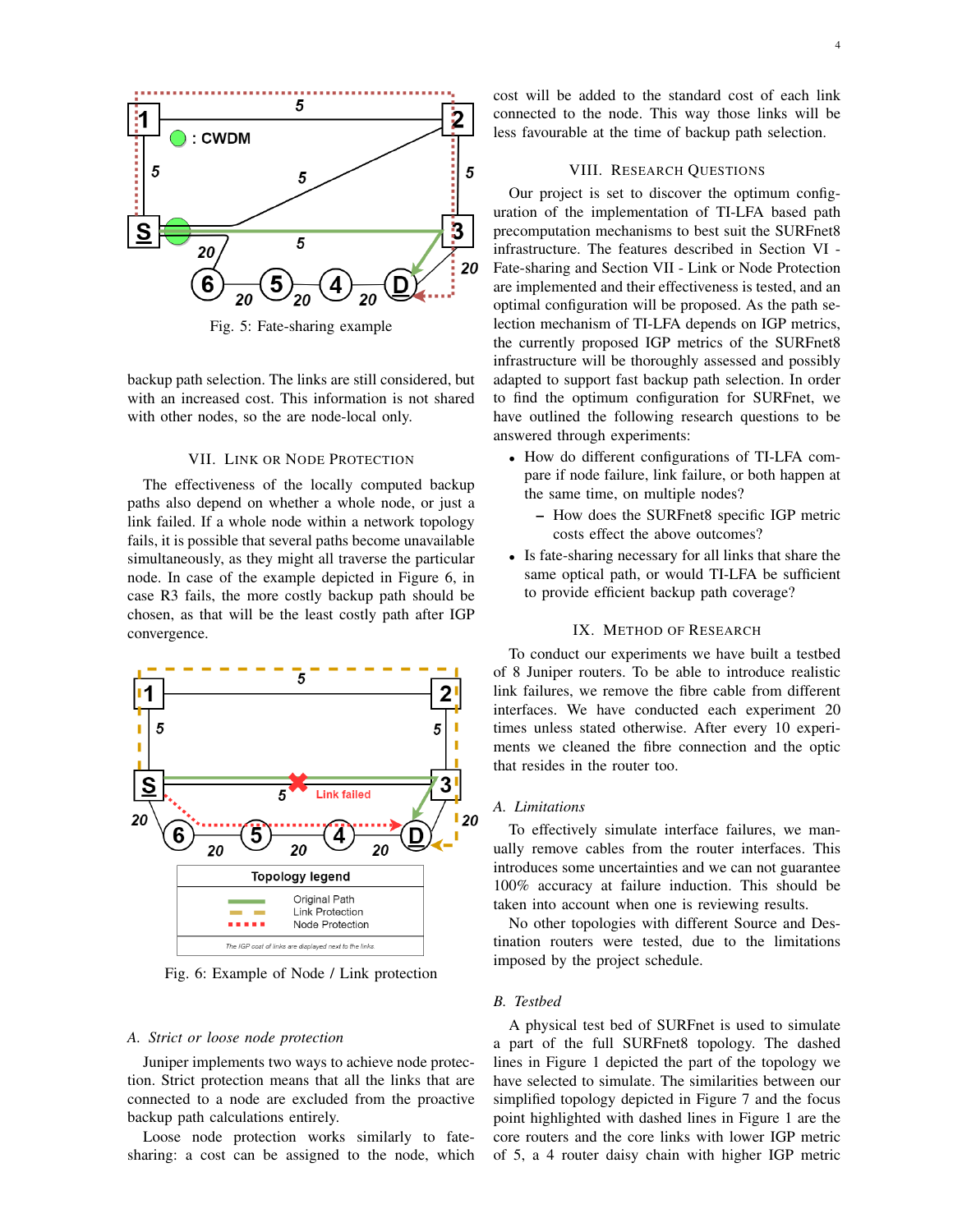of 20 and the existence of a CWDM, optical cable sharing connection, starting from the Source router (S) connected to R2, R3 and R6. The crosslink between S and R2 allows creation of multiple backup paths towards the Destination router (D). The test topology also allows for introducing a Single Point of Failure (SPOF) through removing the common cable from the CWDM cable tray, and this way many different types of failures can be tested. A detailed list of nodes and software versions used in the testbed can be found in Appendix 1.

<span id="page-4-0"></span>

Fig. 7: Simplified diagram of the test topology

Both the rectangular positioning of the core routers and the routers in the daisy chain are appearing several times within the SURFnet8 topology as can be seen in Figure [1.](#page-1-3) This means that the results conducted on our test environment can be extrapolated to the whole network.

#### *C. Recovery measurements*

An Anritsu MD1230B Data Quality Analyser (hereinafter the Anritsu) is used to measure packet loss during path restoration period. Between the input and output interfaces of the Antritsu, there is a Layer 2 EVPN tunnel service set up.

We set the Anritsu to send 10,000 frames per second (f/s). This way we achieve millisecond accuracy measurement of restoration, with maximum error of approximately 0.05%. We decided at this rate after testing both with 1,000 f/s and 1,000,000 f/s rates. At these rates we observed 0.5% and 50% error respectively (see Appendix 2 for details). The errors are introduced as the Anritsu is not capable of upholding the given f/s speed and it occasionally reduces to 9,995 f/s.

The 0.05% error affects the accuracy of our measurements per experiment. Based on an average experiment time of 10 seconds, this means that the results will have to be interpreted with up to 5ms error.

## *D. Routing table analysis*

Simultaneously to measuring packet loss, we query the routing table of the Point of Local Repair (PLR) router, every 20ms for 1 minute. We achieve this by using MobaXTerm terminal application. This results in 3,000 queries / minute, which from we selected the unique items using a simple Python script, that filters all unique routes and presents them in a terminal output format.

#### <span id="page-4-4"></span>*E. Topology simulation*

As explained in Section [V](#page-1-2) - The Evolution of the Loop Free Alternate Fast Reroute Concepts, TI-LFA path calculation relies on the IGP metrics. We expect the experiments provide us with insight on whether the proposed metrics are indeed effective. The SURFnet topology and the proposed metrics are simulated using another Python script and networx library. The *networkx* library allows simulation of networks with nodes and links between them, with costs assigned. The Python script relies on this library to be able to calculate the shortest paths between every node in a network, see Appendix 5 for the source code.

#### X. EXPERIMENTS

<span id="page-4-1"></span>Table [I](#page-4-2) outlines the experiments we performed. The subsections of this section describe each experiment in detail, the expected outcome of measurements and routing table analysis and the observed outcome of those. The list of actual outcomes can be found in Appendix 1.

<span id="page-4-2"></span>

| Name                              | Variation                   |
|-----------------------------------|-----------------------------|
| <b>Baseline SR</b>                | IGP only                    |
|                                   | TI-LFA enabled              |
| <b>Baseline SR</b> with extra hop | IGP only                    |
|                                   | TI-LFA enabled              |
| <b>Multiple link failures</b>     | With a single backup path   |
|                                   | With equal cost multi paths |
|                                   | With fate-sharing enabled   |
| Link / node protection            |                             |
| <b>Metric optimisation</b>        |                             |
|                                   |                             |

TABLE I: Conducted experiments

### <span id="page-4-3"></span>*A. Baseline SR - IGP only*

First we wanted to measure the baseline IGP recovery on our topology. As illustrated in Figure [8,](#page-5-0) we removed the connection between S and R3, from the CWDM cable tray (leaving 2 out of 3 links of the CWDM untouched). Based on our literature review explained in Section [I](#page-0-1) - Introduction, we expected the recovery to happen under 1000ms, and the results concurred: the average speed of IGP convergence was measured to be 304ms.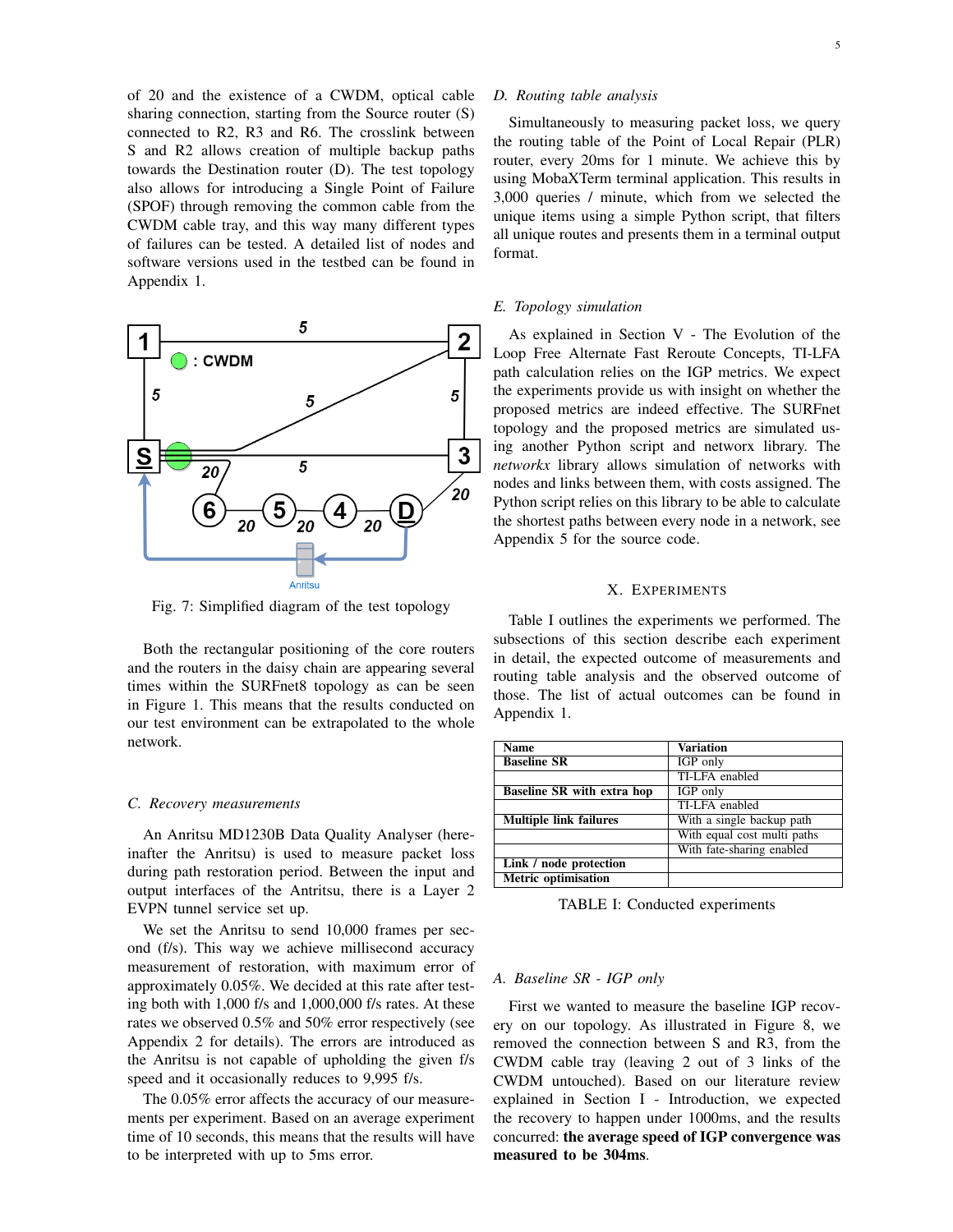<span id="page-5-0"></span>

Fig. 8: Baseline SR experiment. Recovery path for IGP and TI-LFA is the same, highlighted with the dashed line.

## <span id="page-5-4"></span>*B. Baseline SR - TI-LFA enabled*

We then enabled TI-LFA based proactive backup path calculation on the Source router. We observed how the TI-LFA precomputed backup path that is illustrated in Figure [8](#page-5-0) is added to the routing table as backup path. We expected the recovery to happen within 50ms, and the results concurred: the average speed of TI-LFA based recovery was measured to be 26ms.

## *C. Baseline SR with extra hop - IGP only*

To see how different topologies effect convergence times, we have disabled the crosslink on our topology (see Figure [9,](#page-5-1) for description). This resulted in the backup path to traverse R1 first, before reaching R2, adding an extra hop to the backup path. We disabled TI-LFA and repeated the same experiment, as in the previous sections. We measured the effect of the extra hop in the path and compared it to the baseline IGP convergence times. We observed a 55ms increase in comparison to what was observed in Section [X-A](#page-4-3) - Baseline SR - IGP only. Based on the information gathered through the literature review, this result was expected. The reason is that due to the removal of the shorter link, the travel time of the link state packets increased slightly, in addition to the calculation and path addition times on the routers due to the introduced extra hop.

## <span id="page-5-5"></span>*D. Baseline SR with extra hop - TI-LFA enabled*

In the next experiment we enabled TI-LFA again. We observed how the TI-LFA precomputed path that is depicted in Figure [9](#page-5-1) is added to the routing table as backup path. We expected the recovery to be around the same as with the previous experiment with TI-LFA,

<span id="page-5-1"></span>Fig. 9: Baseline SR experiment with extra hop. Recovery path for IGP and TI-LFA is the same, highlighted with the dashed line.

as this technology precomputes the backup path. The average recovery time of 20 experiments increased by 5ms. We observed an additional label popped to the packet in the routing table. We hypothesise that this is the reason for the increase, that an additional label that has been popped by TI-LFA, but further testing would be required to verify this idea.

## <span id="page-5-3"></span>*E. Summary of baseline experiments*

The bar chart in Figure [10](#page-5-2) depicts the results explained in the previous sections.

<span id="page-5-2"></span>

Fig. 10: Comparing IGP to TI-LFA recovery times with and without an extra hop in the topology

TI-LFA always outperforms the IGP protocol as expected, and both protocols perform within their expected limits [\[4\]](#page-10-1), [\[3\]](#page-10-2). It is unexpected, that an additional hop will also affect the precomputed path convergence time even so slightly, even on a short distance as in the testbed. It seems that the convergence time of TI-LFA is affected by an additional hop, but further experiments with additional SIDs imposed would be needed to verify this observation.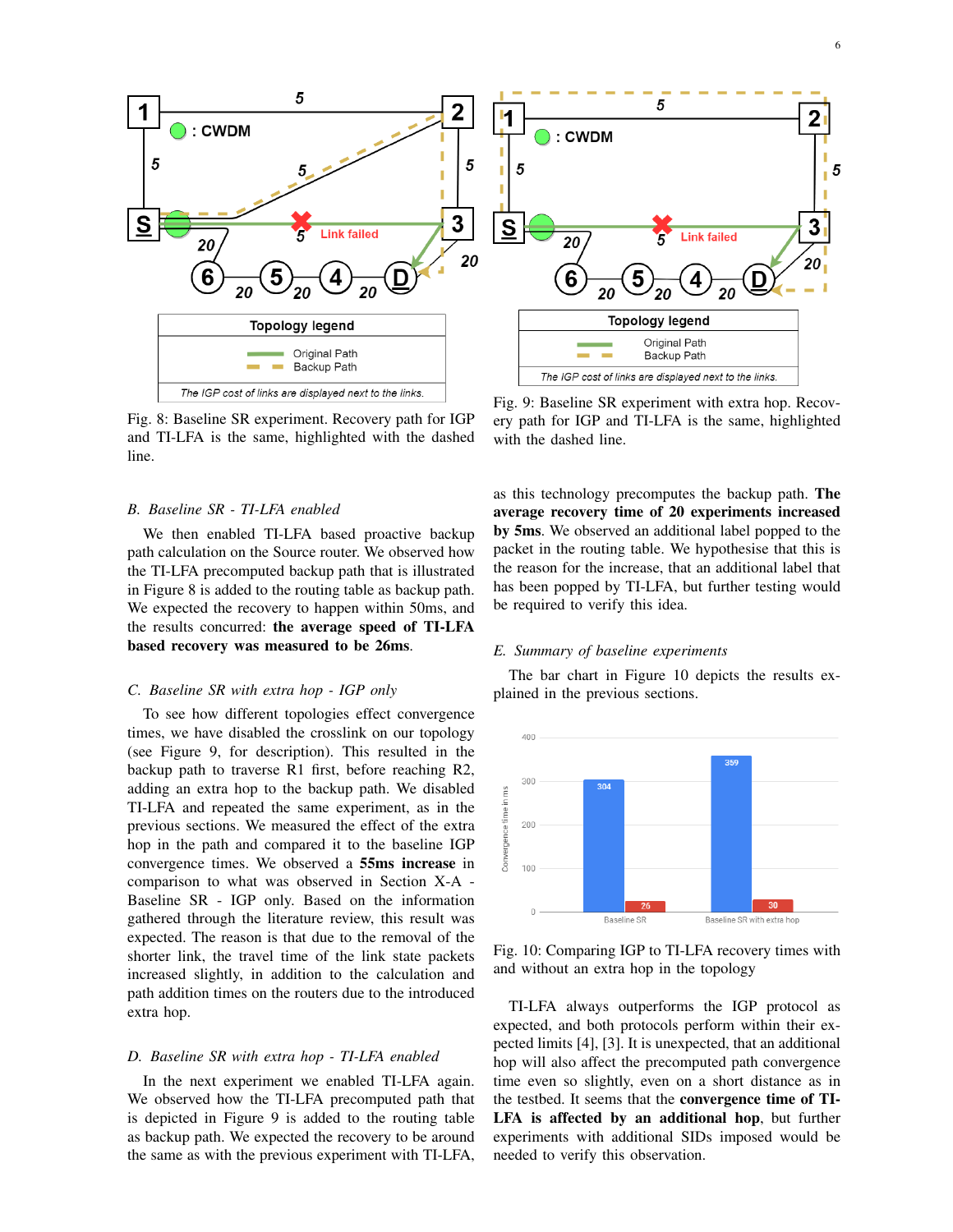<span id="page-6-2"></span><span id="page-6-0"></span>

Fig. 11: In this experiment, both the primary path and the precomputed backup path fails simultaneously.

Next, we wanted to see how what the convergence time is affected if both the primary and TI-LFA precomputed backup path fails simultaneously. We induced this situation by allowing the backup path to share the same CWDM link with the primary path, and remove the main CWDM link that carries all signals from the CWDM duct. This situation is depicted in Figure [11.](#page-6-0)

The expectation was that we will see convergence times similar to the IGP rates displayed in Section [X-E](#page-5-3) - Summary of baseline experiments. The results showed a large increase in average of convergence time, with the average of 702ms out of 13 experiments. The largest sample was 2879ms, which is more than 10x of what we have recorded for IGP convergence. The calculated standard deviation was 692ms. We believe the large difference between the results was due to the uncontrollable variations in failure detection, caused by our inaccurate fault induction described in Section [IX-A](#page-3-5) - Limitations.



Fig. 12: The results of multiple link failures with a single backup path

# <span id="page-6-3"></span>*G. Multiple link failures - With Equal Cost Multi Paths*

JunOS allows for configuring up to 8 backup paths with TI-LFA. In the book MPLS in the SDN era book of Monge et al, the selection criteria that is used by the TI-LFA algorithm is documented [\[9\]](#page-10-0). The document stated that first and foremost, Equal Cost Multi Paths (ECMPs) are preferred as backup paths. We have increased the cost of the crosslink to 10, as depicted in Figure [13,](#page-6-1) and we have observed that an additional path through R1 was added to the routing table as backup path.

<span id="page-6-1"></span>

Fig. 13: When the cross link cost was increased to 10, multiple backup paths were added to the routing table.

We have repeated the experiment described in the previous section, and expected large improvements with the recovery times. The results of the experiments concurred with our expectations, when we observed an average recovery time of 108ms and a reduction of the standard deviation between experiments to 172ms. This reflects a more stable recovery mechanism, compared to the one in the previous experiment. The 108ms recovery time is still quite large if compared to the observations in Sections [X-A,](#page-4-3) [X-B](#page-5-4) *Baseline SR with / without TI-LFA*, but the significant improvement suggests that having more ECMPs in a network using TI-LFA is beneficial.

#### *H. Multiple link failures - With fate-sharing*

For our final experiment with the Anritsu, we have decreased the crosslink metric to the original 5, and created a fate-sharing group that included the CWDM links on the Source Router (S). First we did not configure a cost for the group, which meant that the default cost 1 was used by the algorithm. For the purpose of the backup path calculations this meant that crosslink was increased to 6, hence the crosslink path through R2 has still has a lower cost (with total path cost of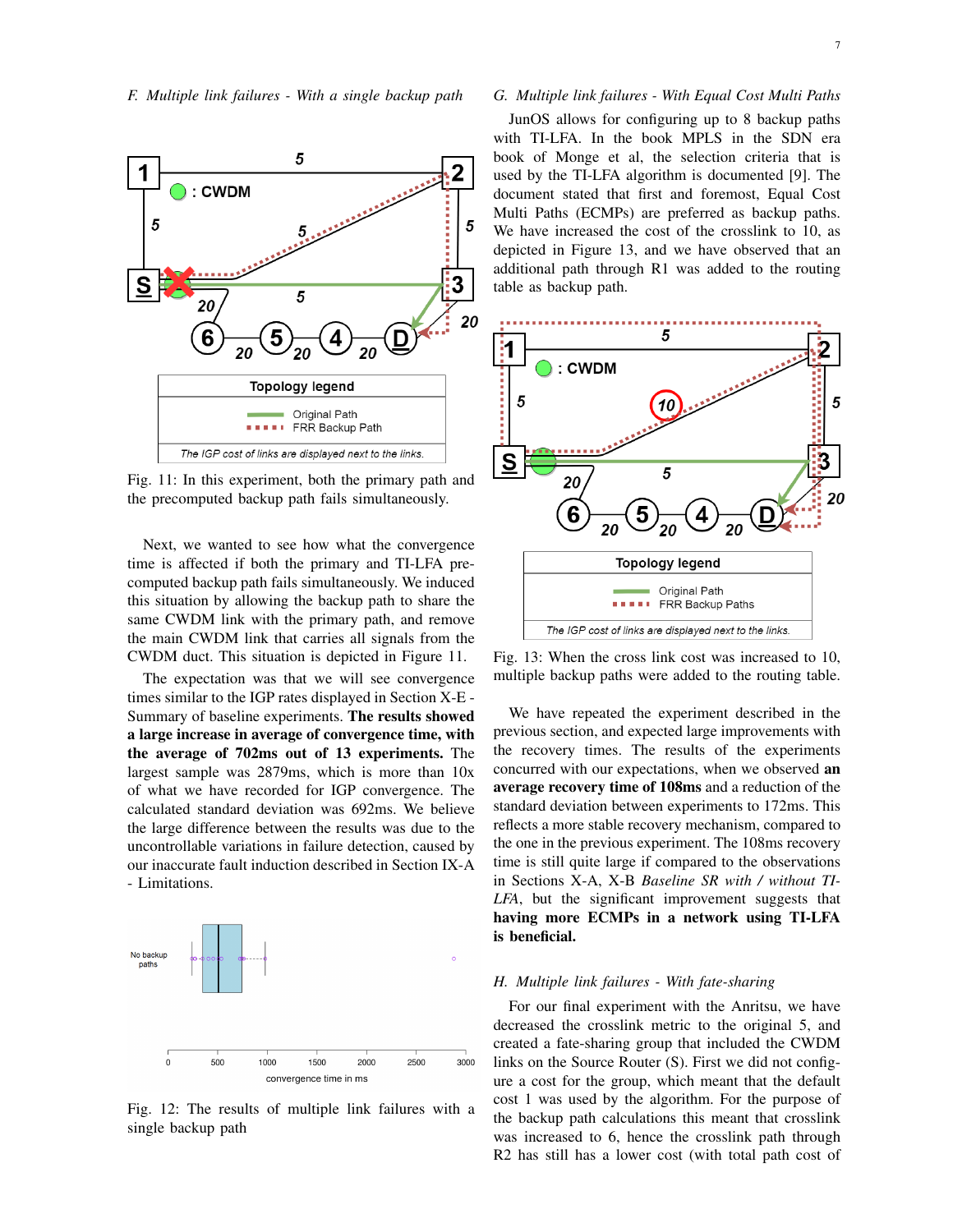31), compared to the path through R1 (total path cost 35). This way, the routing table is not different from the situation that is depicted in Figure [11.](#page-6-0)



Fig. 14: When fate-sharing is enabled, the fate-sharing links' metrics are increased by a configurable amount (cost). This cost is added to the link when the links are considered at the time of the FRR backup path precalculation.

We then increased the fate-sharing group cost to the maximum 65535 [\[8\]](#page-10-9) (see Appendix 3 for the configuration), and observed the update of the backup path within the routing table. We then conducted the same experiment as described in Section [X-F](#page-6-2) - Multiple link failures - With a single backup path (removing the common CWDM line connection, causing all links to fail at the same time). Our expectation was that the recovery speed will be similar to the ones we have seen in Section [X-D](#page-5-5) - Baseline SR with extra hop - With TI-LFA enabled. It was visible after a couple of experiments that our assumptions were correct, and the precomputed backup path allows for under 50ms convergence. As the backup path is exactly the same as what we have created in the aforementioned Section, we did not repeat the experiments more times, and we are assuming that the recovery times of Section [X-D](#page-5-5) - Baseline SR with extra hop - With TI-LFA enabled apply.

## *I. Summary of multiple link failure experiments*

When paths in the network that are used as backup paths for each other fail simultaneously, the network can be affected for longer than standard IGP convergence times. We believe that the large deviation between measured results are due to the unpredictable nature of our fault induction explained in Section [IX-A](#page-3-5) - Limitations. Further testing would be required to understand the root cause of the longer than IGP convergence times.

It is clearly visible that if multiple backup paths are available the recovery times significantly improve and become more predictable. This point proves the importance of having the maximum number of ECMPs, if using TI-LFA on a network.

If it can be predicted that interfaces are going to fail simultaneously, it is even more beneficial for the recovery times if fate-sharing is implemented besides multiple backup paths.

The summary of the last two experiments are depicted on the chart in Figure [15.](#page-7-0)

<span id="page-7-0"></span>

Fig. 15: The results of the experiments from the previous two sections. TI-LFA with fate-sharing is very effectively protecting against multiple link failures, compared to only having multiple backup paths, or no backup paths at all.

#### *J. Link / node protection*

Link protection is the default behaviour of TI-LFA. In order to fully answer our first research question, we configured node protection on the Source Router (see Appendix 4 for the configuration). As a preparation, we recreated the multiple backup paths known from Section [X-G](#page-6-3) *Multiple link failures - With Equal Cost Multi Paths*, by increasing the crosslink metric to 10. Then we enabled *strict* node protection, and observed how the multiple backup paths were removed from the routing table, reducing the available backup paths to one. This situation is depicted in Figure [16.](#page-8-1)

It is a harsh decision to consider the whole router failed, based on no other information but that a single link is down. Due to the fact that node protection can negatively influence backup paths, the need for such harsh exclusion of links should be carefully considered, and only dynamically implemented if additional information dictates (for instance in case known power outages effecting a certain area of the country).

## *K. Metric optimisation*

Metrics affect the cost of paths, which has important implications at the time of backup path calculations, as we have seen in Section [X-G](#page-6-3) - Multiple link failures - With Equal Cost Multi Paths. In order to achieve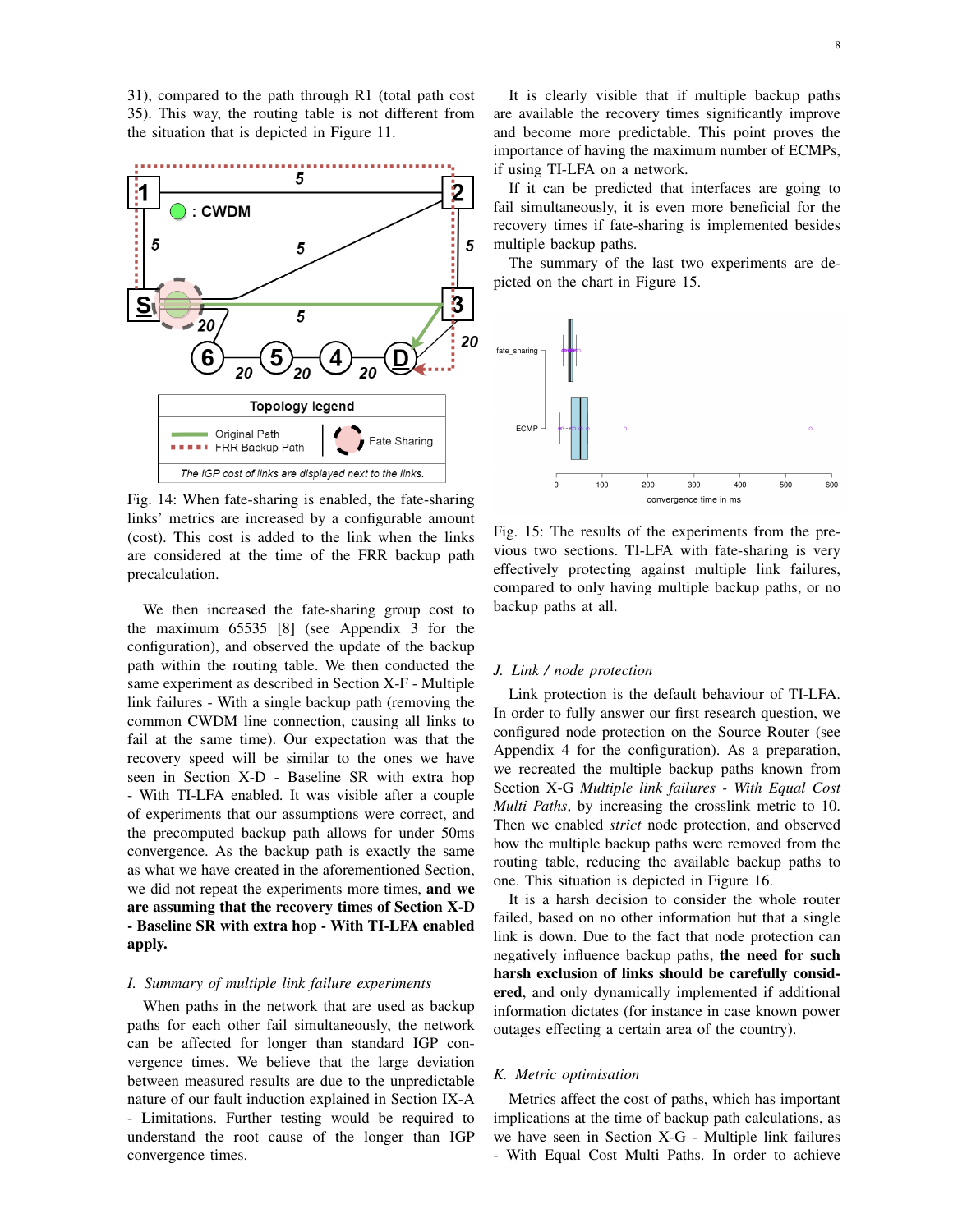<span id="page-8-1"></span>

Fig. 16: In our topology, enabling node protection disabled two backup paths, and replaced it with one.

the highest number of ECMPs within the SURFnet8 topology, we have followed this simple argument: Most daisy chained links have only a single connection going through them, so the backup paths for nodes on daisy chained links are dependent on the core routers. As a result, the goal reduces to finding the highest number of ECMPs within between the core links and core routers. We took a close look at the topology, and identified rectangles and triangles of links between the core routers. It can be easily seen that if equal metrics are used on the core links, the rectangles are already providing ECMPs between 4 nodes. The same can be achieved with triangles if the cost on the longest edge of the triangle is duplicated (as we did in the case when we increased the crosslink value in Section [X-G](#page-6-3) - Multiple link failures - With Equal Cost Multi Paths). To prove that this statement is correct we recreated a virtual topology of the core routers and core links with the Python script described in Section [IX-E](#page-4-4) - Topology simulation. We ran the simulation applying equal metrics to all the links that resulted in 268 equal cost paths (primary and backup). By identifying triangles and increasing the duplicating the metric on the longest edge this number increased to 423.

## XI. DISCUSSION

<span id="page-8-0"></span>SR simplifies the distribution of labels and allows for dynamic allocation of Adjacency IDs. TI-LFA leverages this technology to precompute backup paths, that can traverse any link on the network, regardless its cost using an Adjacency ID. The SURFnet8 topology in a normal state has several backup paths and symmetric metrics, that is providing a homogeneous environment. Hence, the feature of TI-LFA, that is able to bridge a possible *P Q space gap* does not benefit the SURFnet8 topology at the normal state. The topology is made up



Fig. 17: Example of triangles and rectangles of links in the SURFnet8 topology.

of subsets of daisy chained nodes and core nodes our testbed simulated one such topology and found that no more than 2 labels will be required at any time, and Adjacency SIDs are also not required. This finding is also supported by the research done by Cisco and Orange [\[10\]](#page-10-18). Regardless, TI-LFA is beneficial to SURF as it reduces configuration time due to its reliance on SR, instead of RSVP-TE or LDP.

Even though TI-LFA precomputes the backup paths, the length of the path still seem to affect recovery times. Based on our experiments we hypothesise that longer paths take more time to install as recovery paths, due to the additional labels required to be added to the frames. This finding is negligible, as TI-LFA significantly improves recovery times in general, with measured average recovery times in the ranges of 10s of milliseconds.

Fate-sharing allows for excluding certain links from being considered as backup paths for a certain destination, which is can be beneficial for interfaces that share the same fate. If enabled, fate-sharing might cause the use of sub optimal backup paths, but still keeps the recovery within the ranges of 10s of milliseconds.

It was observed several times during testing that after a failure, that occasionally a 10ms path transition time can happen, when the primary path is reinstalled in the FIB, after repairing the phyisical connection.

We discovered that multiple ECMPs are benefitting the network significantly. Enabling node protection will reduce the number of ECMPs, so the use of this feature has to be carefully assessed. Potential use case of node protection can be if power outages are expected in a certain area, or planned maintenance of a certain node is upcoming.

We provide some insights into how the number of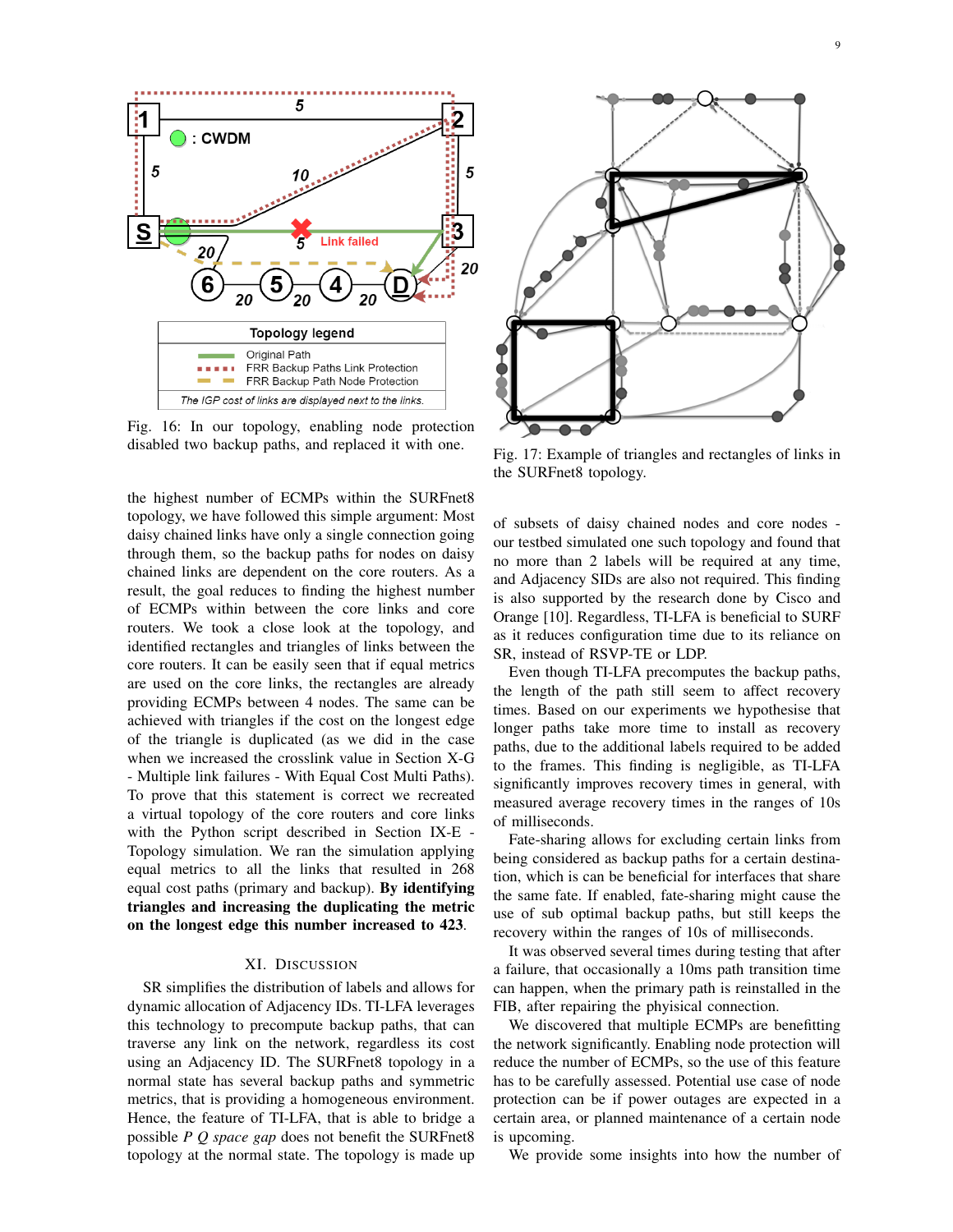#### XII. CONCLUSION

<span id="page-9-0"></span>Through this project we have answered the three research questions set out in Section [VIII](#page-3-1) - Research Questions, by analysing the features of TI-LFA through experiments. Our experiments proved that TI-LFA is an efficient way of backup path precalculation, especially if maximum amount of ECMPs exist in a network. We recommend improvements to the proposed metrics by SURFnet and we prove these through a simulation of the SURFnet8 topology. With regards to fate-sharing we conclude that it has clear benefits if applied on lines that fail simultaneously, but we would recommend further testing of corner cases with several PLRs to better understand the usefulness of this feature for SURFnet.

#### XIII. FUTURE WORK

## <span id="page-9-1"></span>*A. Additional test scenarios*

As explained in Section [IX-A](#page-3-5) - Limitations, we have only conducted experiments with the specified Source and Destination routers, with the Source router being the Point of Local Repair (PLR), where the backup path installation happens. It would be particularly interesting to see how TI-LFA with fate-sharing reacts on multiple link failures, when more than one failures are introduced in the topology resulting in several PLRs in the network.

#### *B. Label cost estimation*

We would like to verify if imposing an additional label on the frame really has an increasing effect on the recovery times. For this a special topology setting would be required with larger metrics, to force TI-LFA to install Adjacency IDs.

#### *C. Bidirectional Forwarding Detection*

TI-LFA significantly improves on recovery times, by alleviating the need for waiting for new link state information before achieving path recovery. The switching from primary to backup path happens in milliseconds. The next factor that significantly affects backup path convergence is the speed of error detection. One technology that can improve failure detection is Bidirectional Forwarding Detection or BFD. It is already implemented with BGP and RSVP-TE based LSPs, and it would be interesting to see how the recovery rates of Topology Independent Fast Reroute based on RSVP-TE combined with BFD is comparing to TI-LFA. Based on the literature review [\[19\]](#page-10-3), we expect a significant improvement within recovery rates.

# XIV. ACKNOWLEDGEMENTS

We would like to thank SURFnet for providing us with state of the art equipment and trust. Special thanks going to Marijke Kaat, Wouter Huisman and Pieter de Boer for their time. Their passion and knowledge about networking in general inspired and helped us a lot. Without their continuous support and immediate availability, this project would have achieved a lot less.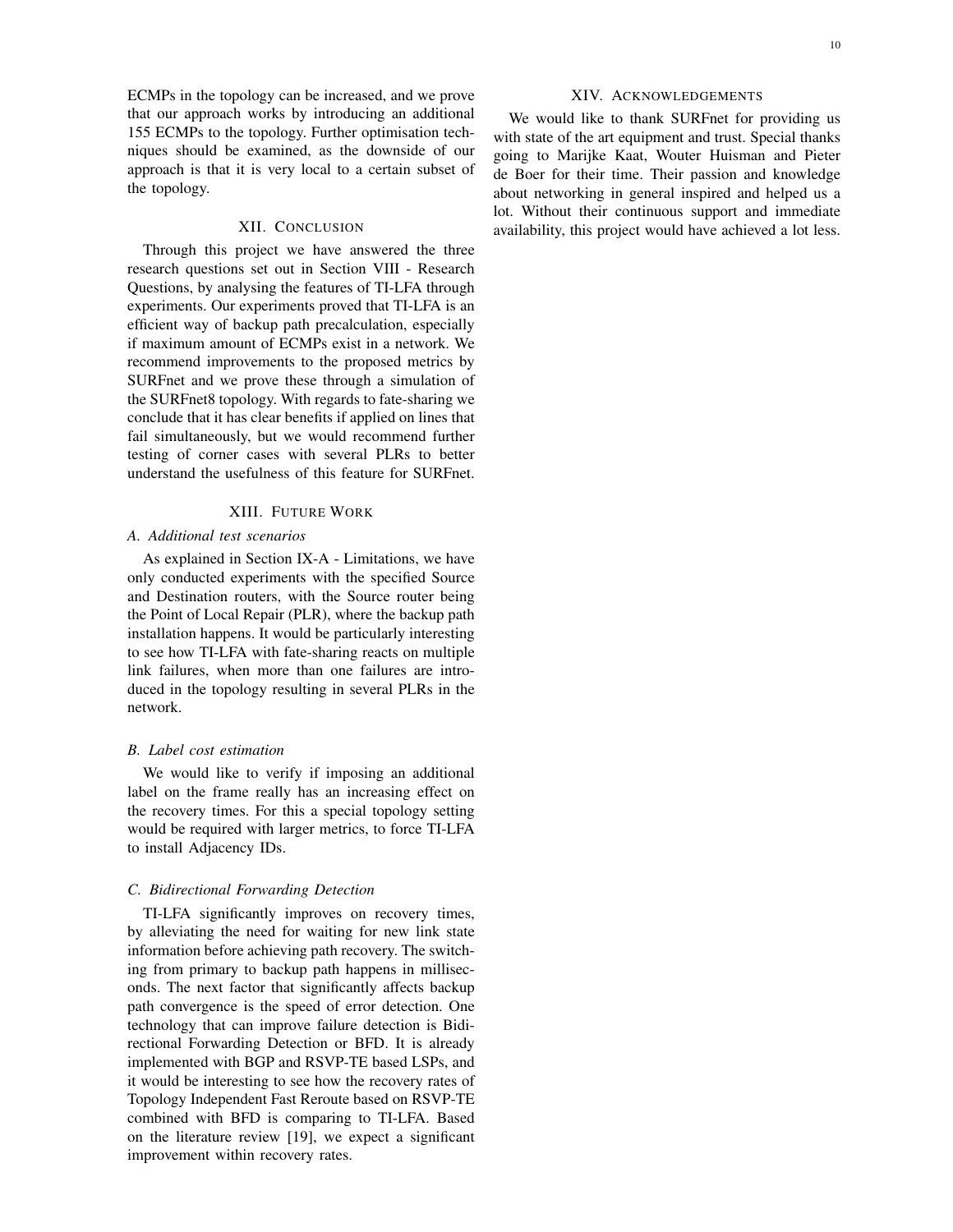#### **REFERENCES**

- <span id="page-10-17"></span>[1] S. Bryant, C. Filsfils, S. Previdi, M. Shand, and N. So. Remote loop-free alternate (lfa) fast reroute (frr). RFC 7490, RFC Editor, April 2015.
- <span id="page-10-10"></span>[2] Gábor Enyedi. Novel algorithms for ip fast reroute. 2011.
- <span id="page-10-2"></span>[3] L Florit. Putting 50-ms in perspective. *Generic Metro Ethernet Network IP NGN Architecture thought Leadership Journal*, 2008.
- <span id="page-10-1"></span>[4] Pierre Francois, Clarence Filsfils, John Evans, and Olivier Bonaventure. Achieving sub-second igp convergence in large ip networks. *ACM SIGCOMM Computer Communication Review*, 35(3):35–44, 2005.
- <span id="page-10-4"></span>[5] IETF, 2015. IP Fast Reroute Framework - RFC4090.
- <span id="page-10-7"></span>[6] IETF, 2017. IETF SPRING Segment Routing DRAFT.
- <span id="page-10-5"></span>[7] IETF, 2018. Topology Independent Fast Reroute using Segment Routing.
- <span id="page-10-9"></span>[8] Juniper, 2018. Juniper Fate-Sharing.
- <span id="page-10-0"></span>[9] Antonio Sanchez Monge and Krzysztof Grzegorz Szarkowicz. *MPLS in the SDN Era: Interoperable Scenarios to Make Networks Scale to New Services*. " O'Reilly Media, Inc.", 2015.
- <span id="page-10-18"></span>[10] Cisco Networks, 2016. Cisco TI-LFA with Segment Routing. [11] Cisco Networks, 2017. Cisco TI-LFA.
- <span id="page-10-16"></span><span id="page-10-8"></span>[12] Juniper Networks, 2015. Juniper TI-LFA.
- <span id="page-10-11"></span>[13] Juniper Networks, 2017. Juniper Tech Library - Fast Reroute Overview.
- <span id="page-10-12"></span>[14] Juniper Networks, 2017. JunosÂő OS IS-IS Feature Guide.
- <span id="page-10-13"></span>[15] Juniper Networks, 2017. Junos Configuration Guide - Understanding Loop-Free Alternate Routes for IS-IS.
- <span id="page-10-14"></span>[16] Stefano Previdi, Clarence Filsfils, Acee Lindem, Arjun Sreekantiah, and Hannes Gredler. Segment routing prefix sid extensions for bgp. Internet-Draft draft-ietf-idr-bgp-prefix-sid-26, IETF Secretariat, June 2018. [http://www.ietf.org/internet-drafts/](http://www.ietf.org/internet-drafts/draft-ietf-idr-bgp-prefix-sid-26.txt) [draft-ietf-idr-bgp-prefix-sid-26.txt.](http://www.ietf.org/internet-drafts/draft-ietf-idr-bgp-prefix-sid-26.txt)
- <span id="page-10-6"></span>[17] Kotikalapudi Sriram, Doug Montgomery, Oliver Borchert, Okhee Kim, and D Richard Kuhn. Study of bgp peering session attacks and their impacts on routing performance. *IEEE Journal on Selected Areas in Communications*, 24(10):1901– 1915, 2006.
- <span id="page-10-15"></span>[18] Cisco Systems, 2017. Cisco TI-LFA / Segment Routing.
- <span id="page-10-3"></span>[19] Niels LM Van Adrichem, Benjamin J Van Asten, and Fernando A Kuipers. Fast recovery in software-defined networks. In *Software Defined Networks (EWSDN), 2014 Third European Workshop on*, pages 61–66. IEEE, 2014.

APPENDIX 1

| Router Number             | Type           | Os version |
|---------------------------|----------------|------------|
| Source Router             | Juniper MX240  | 18.1R2.5   |
| R1                        | Juniper MX480  | 18.1R2.5   |
| R <sub>2</sub>            | Juniper MX204  | 18.1R2.5   |
| R <sub>3</sub>            | Juniper MX2008 | 18.1R2.5   |
| R <sub>4</sub>            | Juniper MX204  | 18.1R2.5   |
| R <sub>5</sub>            | Juniper MX204  | 18.1R2.5   |
| R6                        | Juniper MX204  | 18.1R2.5   |
| <b>Destination Router</b> | Juniper MX204  | 18.1R2.5   |

TABLE II: Router overview.

| #  | Convergence Time | Average | Min   | Max   |
|----|------------------|---------|-------|-------|
| 1  | 310.4            | 303.795 | 287.9 | 396.5 |
| 2  | 327.5            | 303.795 | 287.9 | 396.5 |
| 3  | 295.3            | 303.795 | 287.9 | 396.5 |
| 4  | 298.5            | 303.795 | 287.9 | 396.5 |
| 5  | 297.4            | 303.795 | 287.9 | 396.5 |
| 6  | 287.9            | 303.795 | 287.9 | 396.5 |
| 7  | 288.4            | 303.795 | 287.9 | 396.5 |
| 8  | 304.6            | 303.795 | 287.9 | 396.5 |
| 9  | 300.5            | 303.795 | 287.9 | 396.5 |
| 10 | 290.8            | 303.795 | 287.9 | 396.5 |
| 11 | 295.1            | 303.795 | 287.9 | 396.5 |
| 12 | 312.4            | 303.795 | 287.9 | 396.5 |
| 13 | 289.7            | 303.795 | 287.9 | 396.5 |
| 14 | 297.9            | 303.795 | 287.9 | 396.5 |
| 15 | 396.5            | 303.795 | 287.9 | 396.5 |
| 16 | 292.8            | 303.795 | 287.9 | 396.5 |
| 17 | 312.1            | 303.795 | 287.9 | 396.5 |
| 18 | 298              | 303.795 | 287.9 | 396.5 |
| 19 | 291.6            | 303.795 | 287.9 | 396.5 |
| 20 | 288.5            | 303.795 | 287.9 | 396.5 |

TABLE III: Results: Baseline IGP With Crosslink

| #              | Convergence Time | Average | Min | Max   |
|----------------|------------------|---------|-----|-------|
| 1              | 39               | 107.92  | 7.5 | 553.6 |
| 2              | 68.6             | 107.92  | 7.5 | 553.6 |
| 3              | 54.1             | 107.92  | 7.5 | 553.6 |
| $\overline{4}$ | 149.8            | 107.92  | 7.5 | 553.6 |
| 5              | 7.5              | 107.92  | 7.5 | 553.6 |
| 6              | 553.6            | 107.92  | 7.5 | 553.6 |
| 7              | 52.3             | 107.92  | 7.5 | 553.6 |
| 8              | 14               | 107.92  | 7.5 | 553.6 |
| 9              | 32.4             | 107.92  | 7.5 | 553.6 |

TABLE IV: Results: ECMP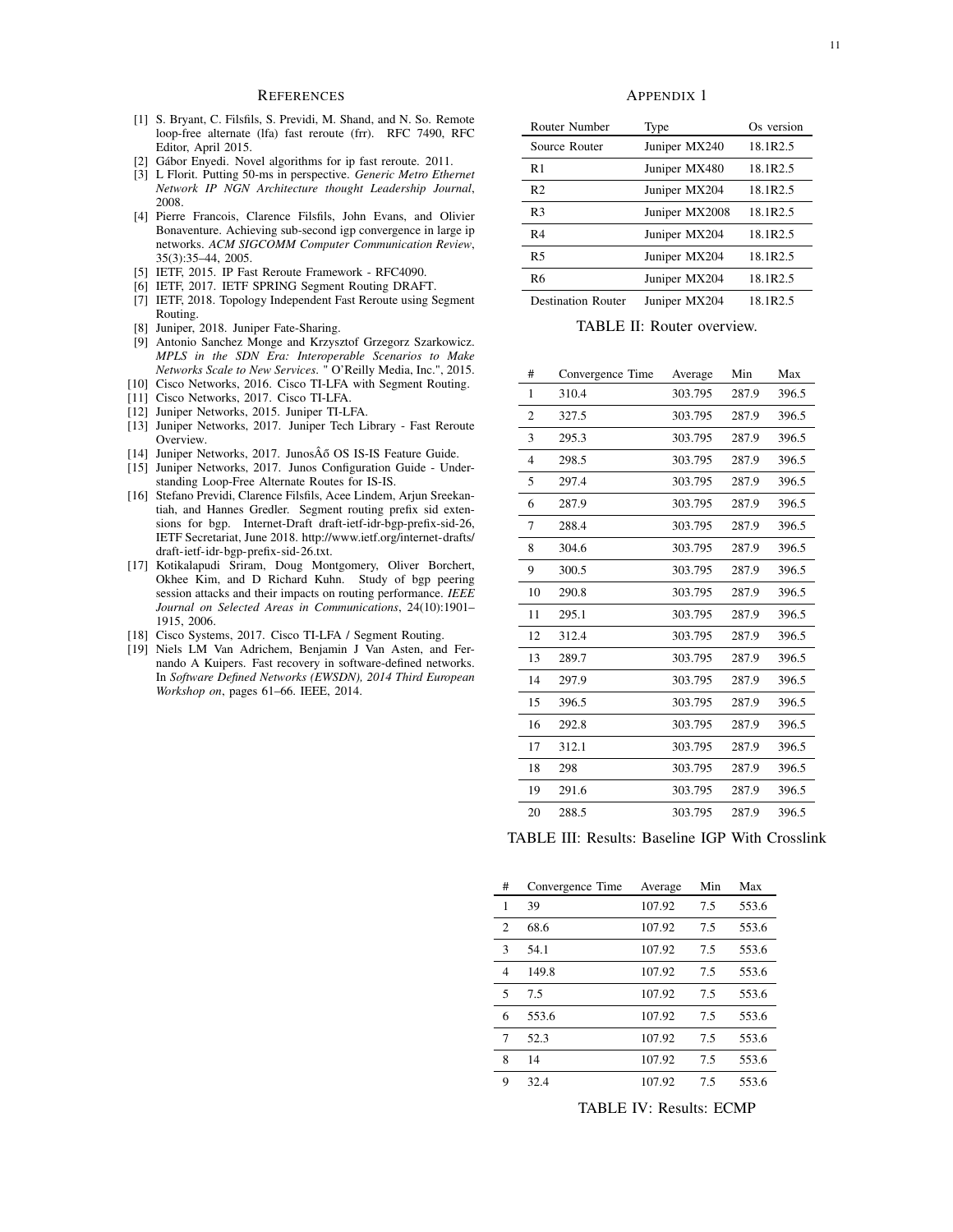| #  | Convergence Time | Average | Min   | Max |
|----|------------------|---------|-------|-----|
| 1  | 337.5            | 359.49  | 337.5 | 407 |
| 2  | 349.7            | 359.49  | 337.5 | 407 |
| 3  | 343.7            | 359.49  | 337.5 | 407 |
| 4  | 394.8            | 359.49  | 337.5 | 407 |
| 5  | 356.3            | 359.49  | 337.5 | 407 |
| 6  | 364.7            | 359.49  | 337.5 | 407 |
| 7  | 338.3            | 359.49  | 337.5 | 407 |
| 8  | 348.8            | 359.49  | 337.5 | 407 |
| 9  | 366              | 359.49  | 337.5 | 407 |
| 10 | 407              | 359.49  | 337.5 | 407 |
| 11 | 398.3            | 359.49  | 337.5 | 407 |
| 12 | 343.9            | 359.49  | 337.5 | 407 |
| 13 | 341.8            | 359.49  | 337.5 | 407 |
| 14 | 345.7            | 359.49  | 337.5 | 407 |
| 15 | 344.1            | 359.49  | 337.5 | 407 |
| 16 | 347.2            | 359.49  | 337.5 | 407 |
| 17 | 355.4            | 359.49  | 337.5 | 407 |
| 18 | 358              | 359.49  | 337.5 | 407 |
| 19 | 373.6            | 359.49  | 337.5 | 407 |
| 20 | 375              | 359.49  | 337.5 | 407 |

| #  | Convergence Time | Average | Min | Max    |
|----|------------------|---------|-----|--------|
| 1  | 2879.5           | 701.95  | 241 | 2879.5 |
| 2  | 241              | 701.95  | 241 | 2879.5 |
| 3  | 454.8            | 701.95  | 241 | 2879.5 |
| 4  | 270.5            | 701.95  | 241 | 2879.5 |
| 5  | 762.7            | 701.95  | 241 | 2879.5 |
| 6  | 977.7            | 701.95  | 241 | 2879.5 |
| 7  | 724.2            | 701.95  | 241 | 2879.5 |
| 8  | 348.5            | 701.95  | 241 | 2879.5 |
| 9  | 273              | 701.95  | 241 | 2879.5 |
| 10 | 743              | 701.95  | 241 | 2879.5 |
| 11 | 507              | 701.95  | 241 | 2879.5 |
| 12 | 406.5            | 701.95  | 241 | 2879.5 |
| 13 | 536.9            | 701.95  | 241 | 2879.5 |

TABLE VII: Results: Multiple Lines Broken

TABLE V: Results: Baseline IGP Without Crosslink

| #              | Convergence Time | Average | Min  | Max  |
|----------------|------------------|---------|------|------|
| 1              | 17.1             | 25.855  | 16.9 | 37.4 |
| 2              | 26.2             | 25.855  | 16.9 | 37.4 |
| 3              | 27.8             | 25.855  | 16.9 | 37.4 |
| $\overline{4}$ | 20.6             | 25.855  | 16.9 | 37.4 |
| 5              | 34               | 25.855  | 16.9 | 37.4 |
| 6              | 24.5             | 25.855  | 16.9 | 37.4 |
| 7              | 31               | 25.855  | 16.9 | 37.4 |
| 8              | 19.1             | 25.855  | 16.9 | 37.4 |
| 9              | 18.8             | 25.855  | 16.9 | 37.4 |
| 10             | 29.6             | 25.855  | 16.9 | 37.4 |
| 11             | 27.6             | 25.855  | 16.9 | 37.4 |
| 12             | 29.6             | 25.855  | 16.9 | 37.4 |
| 13             | 20.6             | 25.855  | 16.9 | 37.4 |
| 14             | 20.7             | 25.855  | 16.9 | 37.4 |
| 15             | 21.6             | 25.855  | 16.9 | 37.4 |
| 16             | 30.8             | 25.855  | 16.9 | 37.4 |
| 17             | 16.9             | 25.855  | 16.9 | 37.4 |
| 18             | 32.7             | 25.855  | 16.9 | 37.4 |
| 19             | 30.5             | 25.855  | 16.9 | 37.4 |
| 20             | 37.4             | 25.855  | 16.9 | 37.4 |

TABLE VI: Results: Baseline TI-LFA With Crosslink

| #              | Convergence Time | Average | Min  | Max |
|----------------|------------------|---------|------|-----|
| 1              | 14.9             | 30.215  | 14.9 | 49  |
| $\overline{2}$ | 32.8             | 30.215  | 14.9 | 49  |
| 3              | 18.2             | 30.215  | 14.9 | 49  |
| 4              | 32.6             | 30.215  | 14.9 | 49  |
| 5              | 49               | 30.215  | 14.9 | 49  |
| 6              | 28.6             | 30.215  | 14.9 | 49  |
| 7              | 40.2             | 30.215  | 14.9 | 49  |
| 8              | 35.6             | 30.215  | 14.9 | 49  |
| 9              | 29.6             | 30.215  | 14.9 | 49  |
| 10             | 28.5             | 30.215  | 14.9 | 49  |
| 11             | 43.4             | 30.215  | 14.9 | 49  |
| 12             | 16.4             | 30.215  | 14.9 | 49  |
| 13             | 36               | 30.215  | 14.9 | 49  |
| 14             | 28.5             | 30.215  | 14.9 | 49  |
| 15             | 31.3             | 30.215  | 14.9 | 49  |
| 16             | 28.5             | 30.215  | 14.9 | 49  |
| 17             | 24.9             | 30.215  | 14.9 | 49  |
| 18             | 31.3             | 30.215  | 14.9 | 49  |
| 19             | 35.1             | 30.215  | 14.9 | 49  |
| 20             | 18.9             | 30.215  | 14.9 | 49  |

TABLE VIII: Results: Baseline TI-LFA Without Crosslink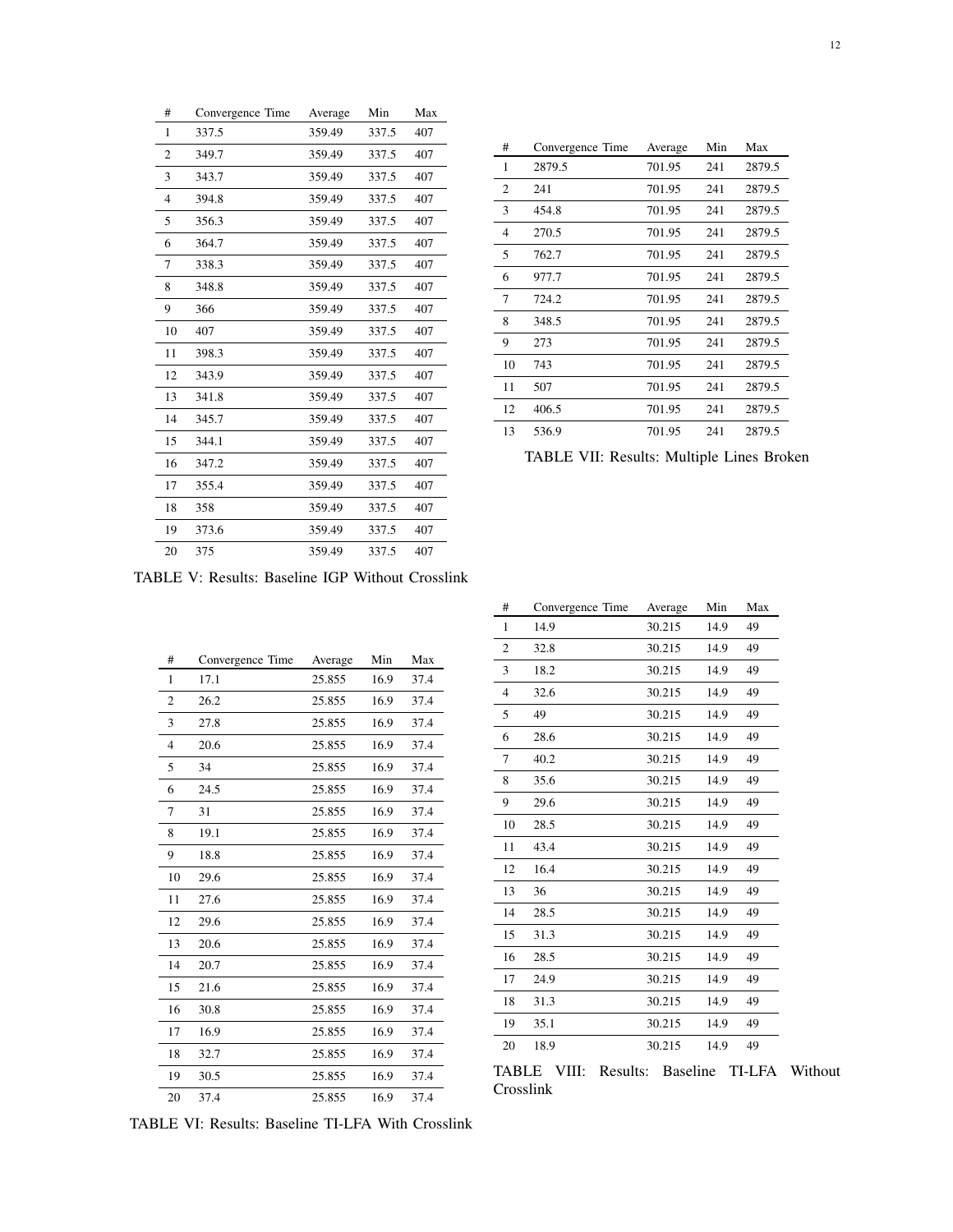# APPENDIX 2

|                 |                                  |                   |                       |                   |                       |                      | G                        |
|-----------------|----------------------------------|-------------------|-----------------------|-------------------|-----------------------|----------------------|--------------------------|
|                 | Name                             | Unit1:2:2 Current | Unit1:2:2 Accumulated | Unit1:4:7 Current | Unit1:4:7 Accumulated | <b>Total Current</b> | <b>Total Accumulated</b> |
|                 | Transmitted Bit Rate (bit/s)     | 11.988.000bit/s   | 7.071.158bit/s        | 511.488bit/s      | 301.891bit/s          |                      |                          |
|                 | Transmitted Bit Rate (%)         | 0.12%             | 0.07%                 | 0.05%             | 0.03%                 |                      |                          |
| 4               | <b>Transmitted Byte</b>          | 1,498,500         | 16,794,000            | 63,936            |                       | 716.992 1.562.436    | 17,510,992               |
|                 | <b>Fransmitted Frame</b>         | 999               | 11.196                | 999               | 11.203                | 1.998                | 22.399                   |
| 6.              | Error                            | 99.90%            |                       | 99,90%            |                       |                      |                          |
|                 | <b>Transmitted Test Frame</b>    | 999               | 11.196                |                   |                       | 999                  | 11.196                   |
| 8               | Received Bit Rate (bit/s)        | 512.000bit/s      | 301.891bit/s          | 11.988.000bit/s   | 7.071.217bit/s        |                      |                          |
| 9               | Received Bit Rate (Mbit/s) 1     | 0Mbit/s           | <b>OMbit/s</b>        |                   |                       |                      |                          |
| 10 <sup>°</sup> | Received Bit Rate (Mbit/s) 2     | 0Mbit/s           | 0Mbit/s               |                   |                       |                      |                          |
| 11              | Received Bit Rate (Mbit/s) Other | $0.512M$ bit/s    | $0.302M$ bit/s        |                   |                       |                      |                          |
| 12 <sub>1</sub> | Received Bit Rate (%)            | 0.01%             | $0.00\%$              | 1.20%             | 0.71%                 |                      |                          |

Fig. 18: Anritsu lost 0.1% of frames at a sending rate of 1,000 f/s

|                 | А                                | B.                |                       | D                 | F                                   |       | G                        |
|-----------------|----------------------------------|-------------------|-----------------------|-------------------|-------------------------------------|-------|--------------------------|
|                 | Name                             | Unit1:2:2 Current | Unit1:2:2 Accumulated | Unit1:4:7 Current | Unit1:4:7 Accumulated Total Current |       | <b>Total Accumulated</b> |
|                 | Transmitted Bit Rate (bit/s)     | 5.117.440bit/s    | 5.117.078bit/s        | $512$ bit/s       | 12bit/s                             |       |                          |
|                 | Transmitted Bit Rate (%)         | 0.05%             | 0.05%                 | 0.00%             | 0.00%                               |       |                          |
| 4               | <b>Transmitted Byte</b>          |                   | 639,68 26,225,024     | 64                | 64                                  |       | 639,744 26,225,088       |
|                 | <b>Transmitted Frame</b>         | 9995              | 409,766               |                   |                                     | 9,996 | 409.767                  |
| 6.              | <b>Error</b>                     | 99,95%            |                       |                   |                                     |       |                          |
|                 | <b>Transmitted Test Frame</b>    |                   |                       |                   |                                     |       |                          |
| 8               | Received Bit Rate (bit/s)        | Obit/s            | Obit/s                | 5.118.512bit/s    | 5.116.107bit/s                      |       |                          |
| 9               | Received Bit Rate (Mbit/s) 1     | OMbit/s           | OM bit/s              |                   |                                     |       |                          |
| 10 <sup>°</sup> | Received Bit Rate (Mbit/s) 2     | OMbit/s           | OMbit/s               |                   |                                     |       |                          |
| 11              | Received Bit Rate (Mbit/s) Other | OMbit/s           | <b>OMbit/s</b>        |                   |                                     |       |                          |
|                 | 12 Received Bit Rate (%)         | 0.00%             | 0.00%                 | 0.51%             | 0.51%                               |       |                          |
|                 | 13 Received Rate (%)             | 0.00%             | 0.00%                 | 0.67%             | 0.67%                               |       |                          |
|                 | 14 Received Rate (%) 1           | $0.00\%$          | $0.00\%$              |                   |                                     |       |                          |
|                 | 15 Received Rate (%) 2           | n nn <sub>%</sub> | 0.00%                 |                   |                                     |       |                          |

Fig. 19: Anritsu lost 0.05% of frames at a sending rate of 10,000 f/s

|                 | А                                | B                  |                       | D                 |                       |                      | G                        |
|-----------------|----------------------------------|--------------------|-----------------------|-------------------|-----------------------|----------------------|--------------------------|
|                 | Name                             | Unit1:2:2 Current  | Unit1:2:2 Accumulated | Unit1:4:7 Current | Unit1:4:7 Accumulated | <b>Total Current</b> | <b>Total Accumulated</b> |
|                 | Transmitted Bit Rate (bit/s)     | 5.438.749.152bit/s | 3.208.679.599bit/s    | 324.874.752bit/s  | 191.665.125bit/s      |                      |                          |
|                 | Transmitted Bit Rate (%)         | 54.39%             | 32.09%                | 32.49%            | 19.17%                |                      |                          |
| 4               | <b>Transmitted Byte</b>          | 679843644          | 7620614048            | 40609344          | 455204672             | 720452988            | 8075818720               |
|                 | <b>Transmitted Frame</b>         | 453229             | 5080410               | 634521            | 7112573               | 1087750              | 12192983                 |
| 6               | <b>Error</b>                     | 45,32%             |                       | 63,45%            |                       |                      |                          |
|                 | <b>Transmitted Test Frame</b>    | 453229             | 5080410               |                   |                       | 453229               | 5080410                  |
| 8               | Received Bit Rate (bit/s)        | 324.875.264bit/s   | 191.664.236bit/s      | 986.846.824bit/s  | 582.204.097bit/s      |                      |                          |
| 9               | Received Bit Rate (Mbit/s) 1     | 0Mbit/s            | 0Mbit/s               |                   |                       |                      |                          |
| 10 <sup>1</sup> | Received Bit Rate (Mbit/s) 2     | 0Mbit/s            | 0Mbit/s               |                   |                       |                      |                          |
| 11              | Received Bit Rate (Mbit/s) Other | 324.875Mbit/s      | 191.664Mbit/s         |                   |                       |                      |                          |
|                 | 12 Received Bit Rate (%)         | 3.25%              | 1.92%                 | 98.68%            | 58.22%                |                      |                          |
|                 | 13 Received Rate (%)             | $A$ 26%            | 252%                  | 100,00%           | 50 00%                |                      |                          |

Fig. 20: Anritsu lost more than 50% of frames at a sending rate of 1,000,000 f/s

# APPENDIX 3

| set routing-options fate-sharing group FATE_TST cost 65535                    |
|-------------------------------------------------------------------------------|
| set routing-options fate-sharing group FATE_TST use-for-post-convergence-lfa  |
| set routing-options fate-sharing group FATE_TST from *.*.*.58 to *.*.*.59     |
| set routing-options fate-sharing group FATE_TST from *.*.*.60 to *.*.*.61     |
| set routing-options fate-sharing group FATE_TST from *.*.*.62 to *.*.*.63     |
| set groups FATE TST protocols isis interface <*> level 2 post-convergence-    |
| $\leftrightarrow$ lfa fate-sharing-protection                                 |
| set protocols isis interface $qe-2/3/0.0$ level 2 post-convergence-lfa apply- |
| → groups FATE_TST                                                             |
| set protocols isis interface qe-2/3/0.0 level 2 post-convergence-lfa fate-    |
| $\leftrightarrow$ sharing-protection                                          |
| set protocols isis interface $qe-2/3/1.0$ level 2 post-convergence-lfa apply- |
| $\leftrightarrow$ groups FATE TST                                             |
| set protocols isis interface ge-2/3/1.0 level 2 post-convergence-lfa fate-    |
| $\leftrightarrow$ sharing-protection                                          |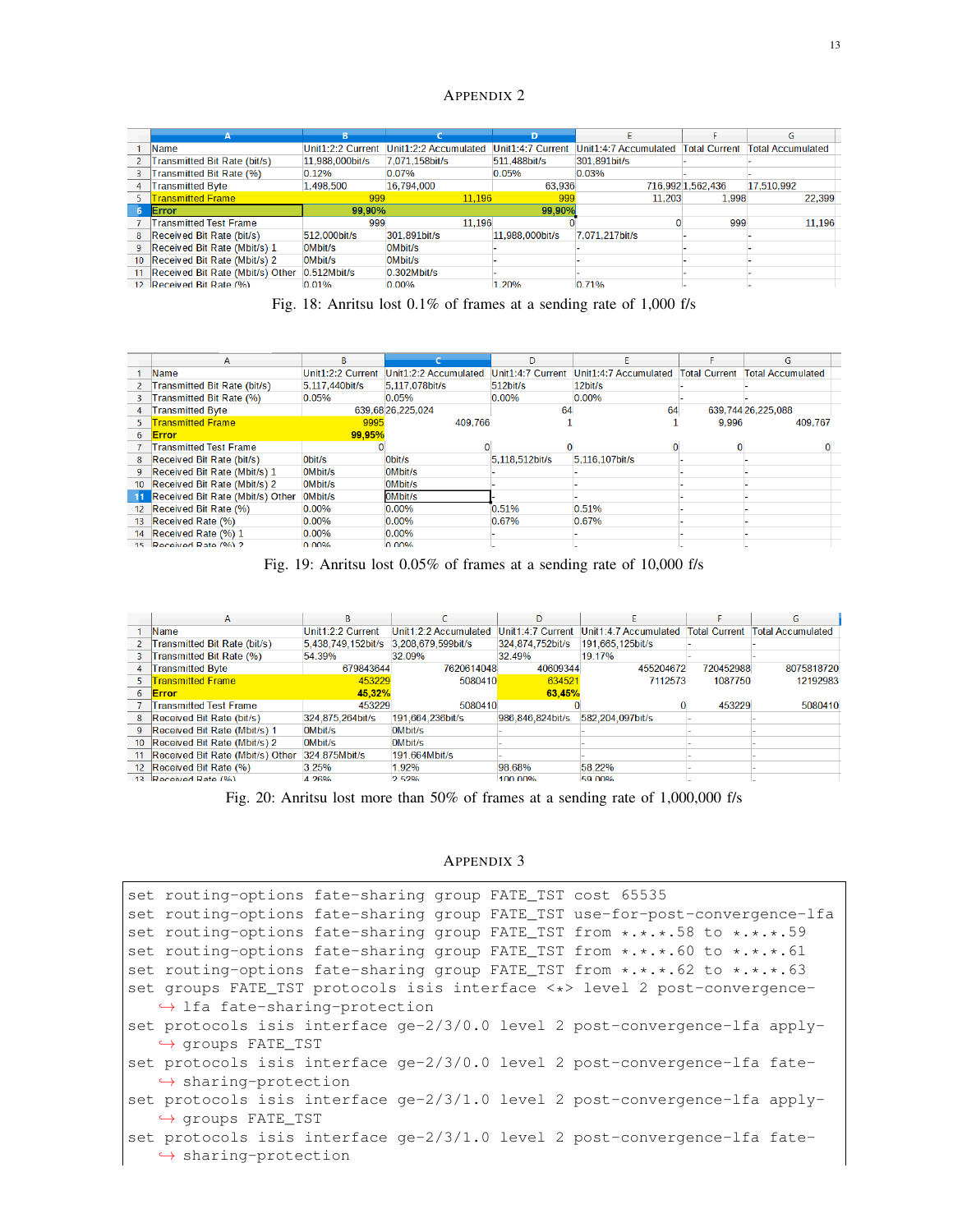```
set protocols isis interface ge-2/3/2.0 level 2 post-convergence-lfa apply-
   ,→ groups FATE_TST
set protocols isis interface ge-2/3/2.0 level 2 post-convergence-lfa fate-
   \leftrightarrow sharing-protection
```
### Listing 1: Fate-sharing configuration

```
APPENDIX 4
```

```
set protocols isis backup-spf-options use-post-convergence-lfa
set groups ISIS_TI_LFA
set groups ISIS_TI_LFA protocols isis interface <*> level 2 post-convergence
   \rightarrow -lfa node-protection
set protocols isis apply-groups ISIS_TI_LFA
```
Listing 2: Fate-sharing configuration

```
APPENDIX 5
```

```
#!/usr/bin/python
import networkx as nx
from itertools import islice
##create 2 different metrics
metric1=5
metric2=10
##create a MultiGraph
MG=nx.MultiGraph()
## build the network of core routers in the surfnet network
## by adding edges to the multigraph
MG.add_weighted_edges_from([(0,1, metric1), (0,2, metric1), (0,2, metric2),
   \rightarrow (0,3, metric1), (1,2, metric2), (2,4, metric1), (2,3, metric2), (3,4,
   \rightarrow metric1), (4,5, metric1), (5,6, metric1), (6,8, metric1), (3,7, metric1)
   \leftrightarrow, (7,5, metric1), (7,8, metric1), (8,6, metric1)])
##create a Graph
GG=nx.Graph()
##put all weighted edges in the Graph
for n, nbrs in MG.adjacency():
   for nbr,edict in nbrs.items():
      minvalue=([d['weight'] for d in edict.values()])
      GG.add_edge(n,nbr, weight = minvalue)
## put all routes in a list and sort the routes based on the weight
def k_shortest_paths(GG, source, target, k, weight=None):
  return list(islice(nx.shortest_simple_paths(GG, source, target, weight=
      \leftrightarrow weight), k))
#set source router on 0
SR = 0#counter for total_paths on 0
total paths = 0#Get all paths from SR to DR
while (SR < 9):
   #set destination router to 0
   DR=0
```
**while** (DR < 9):